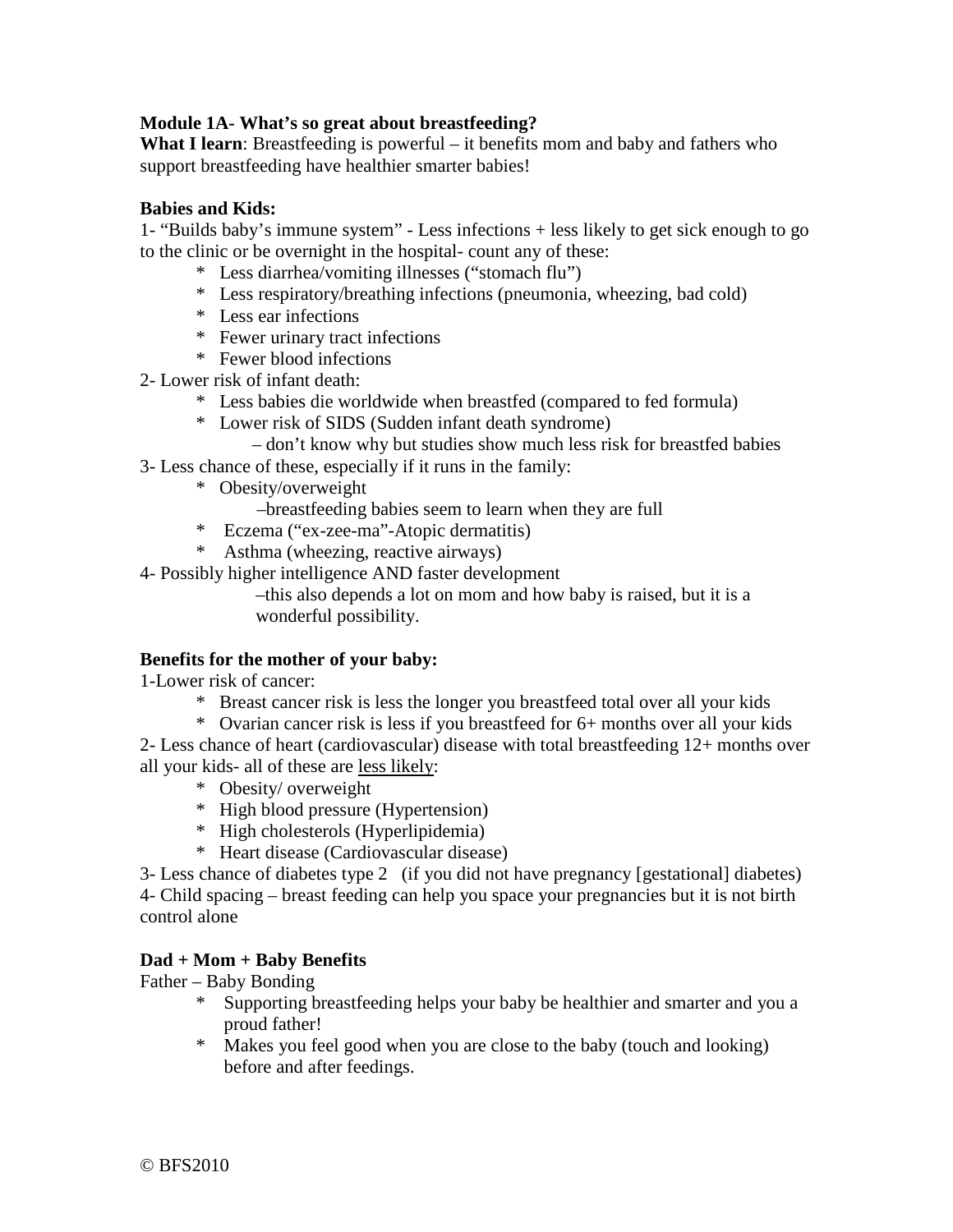- \* Skin to skin contact between fathers and babies helps dads bond with their baby
- \* Fathers and Mothers that breastfeed learn how to parent cooperatively for the benefit of their baby.

Mother Bonding- the hormone that causes the milk to come out (oxytocin)

- \* Makes your baby's mother want to care for your baby,
- \* Makes her feel good when she is close to the baby (touching and looking) This is big – many moms believe this closeness has helped them through many hard times.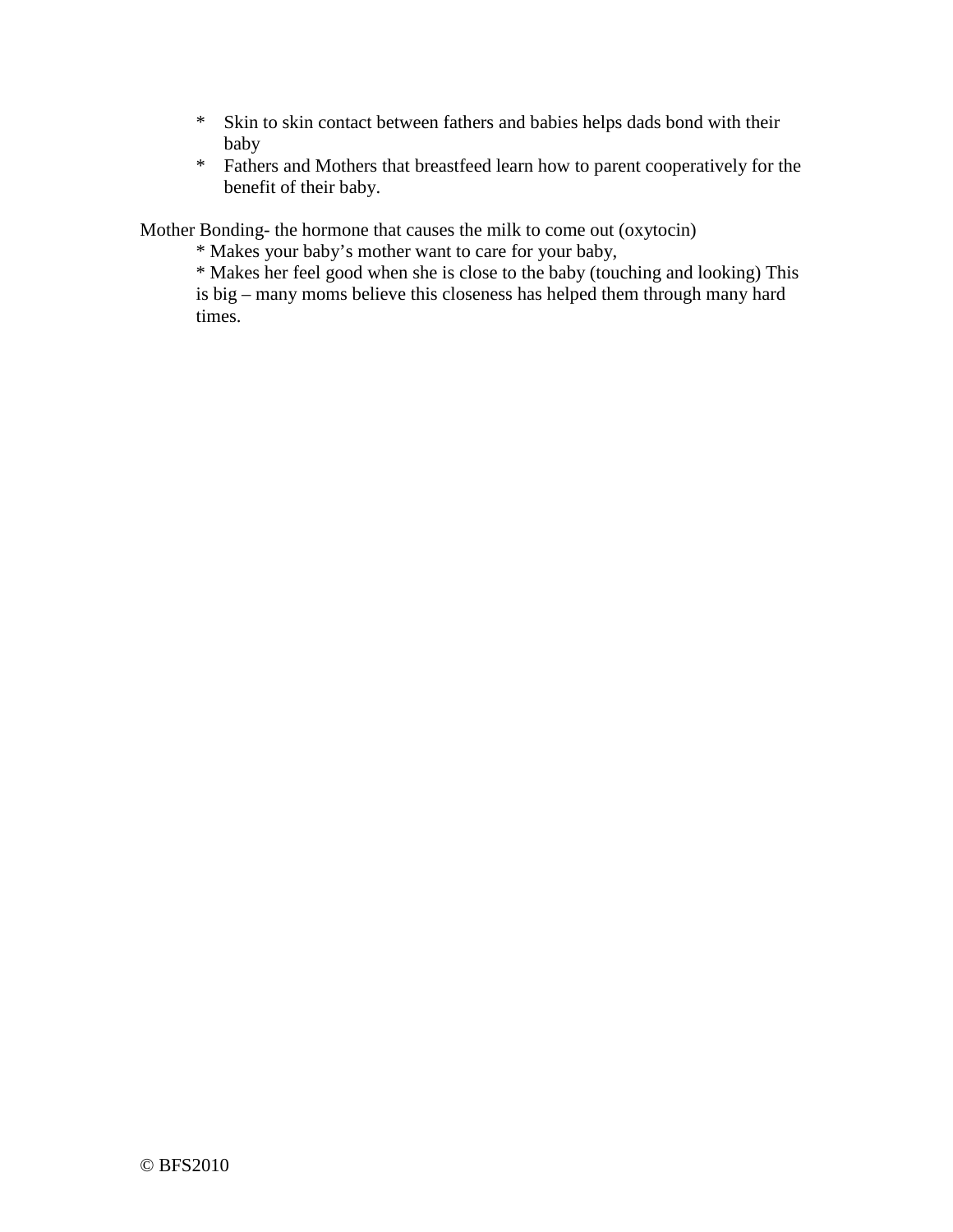# **Module 1C** - **Breastfeeding- Glad you Asked!**

**What I learn**: The more I know about breastfeeding the more informed a choice I can make for myself and my baby and the more support I can provide to the mother of my baby, encouraging her to follow-through on breastfeeding.

### **Can a mother get a tattoo while she is breastfeeding?**

Yes she can- it will not affect her milk or milk supply. It makes common sense not to get the tattoo on her breast or on areas where she has skin-to-skin with the baby while breastfeeding so she don't get skin irritation.

#### **Can a mother breastfeed after the baby has teeth?**

Yes. Babies can breastfeed and not bite because they use their lips and tongue and jaws to pump the milk. If the baby does bite while breastfeeding, encourage the mother to take him or her off the breast right away and say: "No, ouch!" It is not recommended to bite back or pop the baby. Your baby is smart and will soon learn that biting is not part of breastfeeding. You can offer a biting biscuit (maybe the baby is teething) or a play time instead (maybe the baby is just saying "done").

### **Can a mother eat spicy foods while breastfeeding? Will it make the baby gassy or mean?**

Mothers can eat spicy foods. It is true that some babies cry or fuss after breastfeeding if the mother eats spicy hot foods BUT mothers shouldn't stop any foods until you see how your own baby reacts. The baby may get gas (which is normal) from some foods. What a mother eats flavors her milk but will not change your baby's personality (will not make him or her mean). Also, remember babies cry for lots of reasons - crying does not mean there is something wrong with the breast milk!

### **Could large breasts suffocate the baby while breastfeeding?**

No. When your baby latches on to the breast in the way that is comfortable for the mother, the baby's nose protects his or her breathing and lets air in and out no matter how big the breast is. But remember that a rollover accident while sleeping can suffocate the baby so you need a safe sleep place for the baby. The baby can sleep right next to you or the mother BUT in a Pac-N-Play or bassinette or even a dresser drawer.

### **What is "let-down" anyway?**

That is when a hormone called oxytocin (say "Ox- ee – tow – $sin$ ") acts to squeeze the milk pillows in the breast and let the milk come spurting out at the beginning of nursing. Then you will hear the baby gulping and the mother may feel "pins and needles" in her breast. The baby sucking on the breast, or any "reminder" about the baby (smell, hearing a cry) start oxytocin. (Pitocin is what the doctor gives; oxytocin is what your body gives.)

#### **If a mother has postpartum depression, does it change her milk?**

No. A mother's milk is good for her baby even if she is depressed. The milk does not change depending on her mood. It is really important to get help if you think the mother of your baby might be depressed. If a mental health worker says the mother should take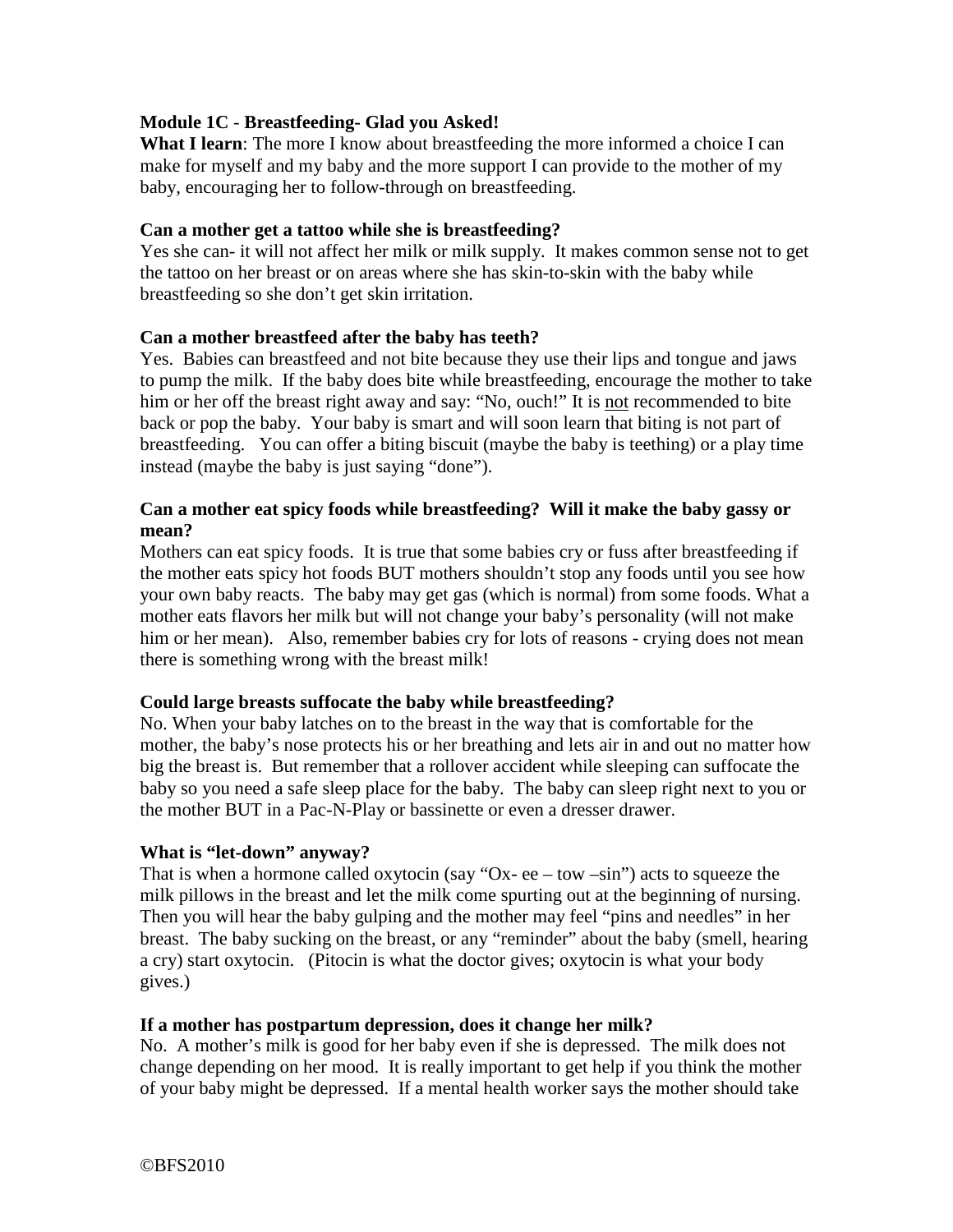medicines, there are several (Zoloft<sup>™</sup> for example) that are FINE with breastfeeding, and of course counseling is safe with breastfeeding. Encourage the mother of your baby to get help if she seems depressed!

### **What makes a woman have a lot of milk? Is it breast size or areola size?**

Breast size and breast shape do not have anything to do with amount of milk. Milk amount depends on the baby sucking well and often at the breast. To make a lot of milk, the baby should feed often (every 2-3 hours) and the mother should let the baby empty the breast as much as possible (nurse till he/she drops off around 15 minutes on each side). Giving formula gets in the way of making milk because the baby' sucking does not get a chance to "tell" the breast how much milk he/she needs.

# **What is colostrum ?**

Colostrum (Co- LOS-trum) is the very first milk the mother's breast makes in the first 2- 5 days. It is small in amount (1-2 teaspoons per feeding- really!) and all he or she needs to drink, and is very powerful in immune protection for the baby. Some people call it the first immunization. It might look like butter not milk, but do not let that worry you. Colostrum is a great gift for a baby. (Colostrum is not cholesterol- many people mix up the two words).

# **Everyone talks about the areola and I don't know what that is.**

It is the darker colored skin around the nipple. Some people say "Ah- REE- oh-la" and others say "Ah – ree- OH-la" and either is correct. The size of the areola can be large or small- women are different and the size does not have to do with latch or milk. Usually a comfortable latch includes much of the areola in the baby's mouth.

### **Can every woman breastfeed?**

In general YES. Breastfeeding is "natural" but most women need some help. If a woman has had breast surgery or if she has inverted nipples (nipples go back in not out) make sure she gets help from a lactation counselor. Women who are on methadone can breastfeed, but any woman who is using street drugs should not breastfeed (even more importantly she needs HELP). If a mother has HIV she will also be asked not to breastfeed.

# **What are all these breastfeeding "holds"? Can I see a picture?**

Yes- see the hand out. There is football, cradle, cross-cradle and side-lying holds (put the baby back in his/her sleep place when done). Some women have nursed with the baby sitting upright on their leg. There is not a "wrong" way- just make sure the baby's knees are facing the mother.

### **What is "milk coming in"?**

The milk is already there, it's just that about 2-5 days after a mother delivers a baby, her milk "factory" suddenly makes WAY more milk- up from about 2 ounces per day to about 16 ounces per day. That is why some women get engorged (breasts so full milk cannot come out without some help, often best done with hand expression – massaging the breast). The "milk coming in" is often slower or delayed (waits a few more days) if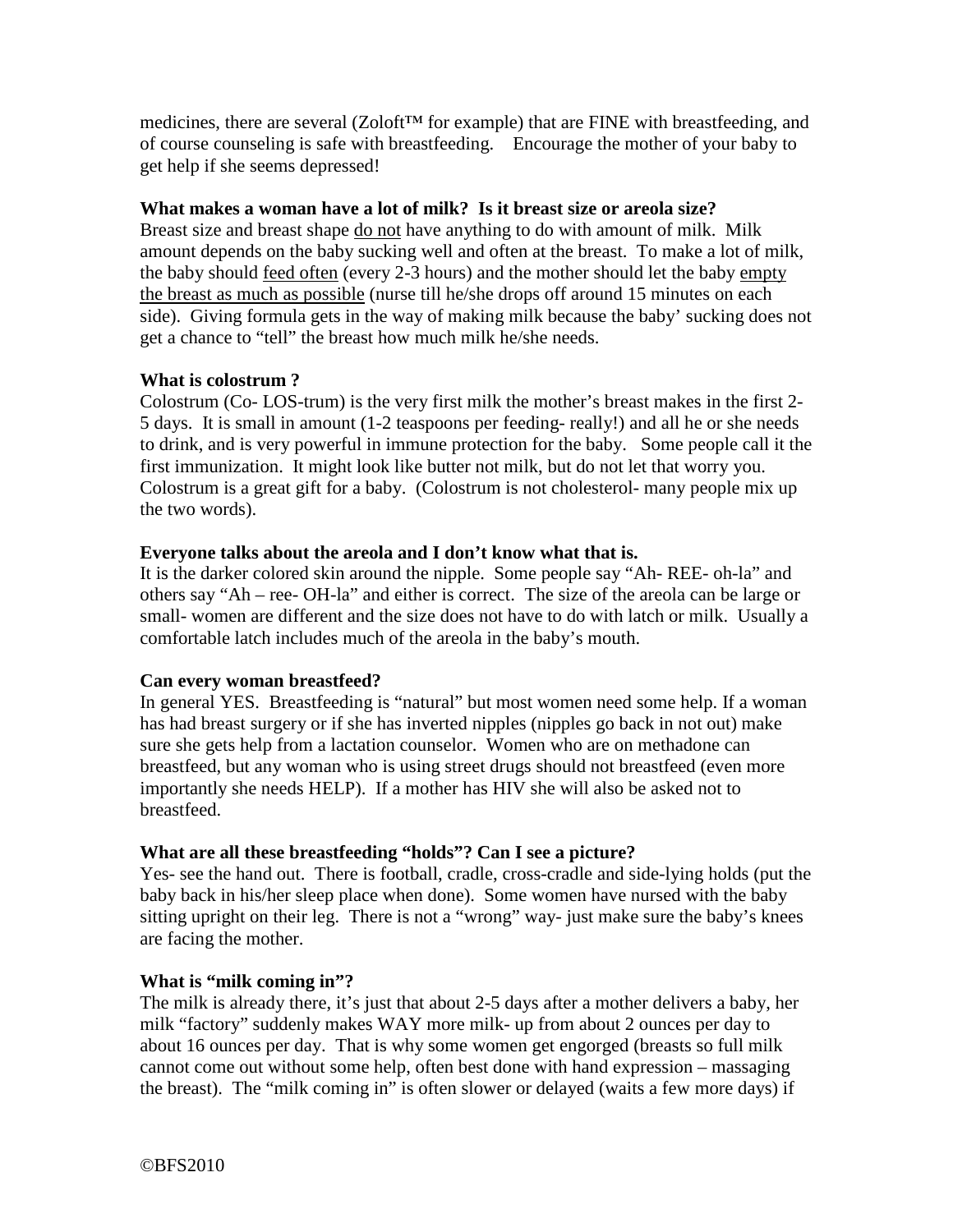you had a slightly premature baby, or the mother has diabetes, had the baby by Cesarean section, pitocin for labor or she was very sick. Encourage the mother of your baby to koep the faith – get help from the nurse and begin pumping if recommended.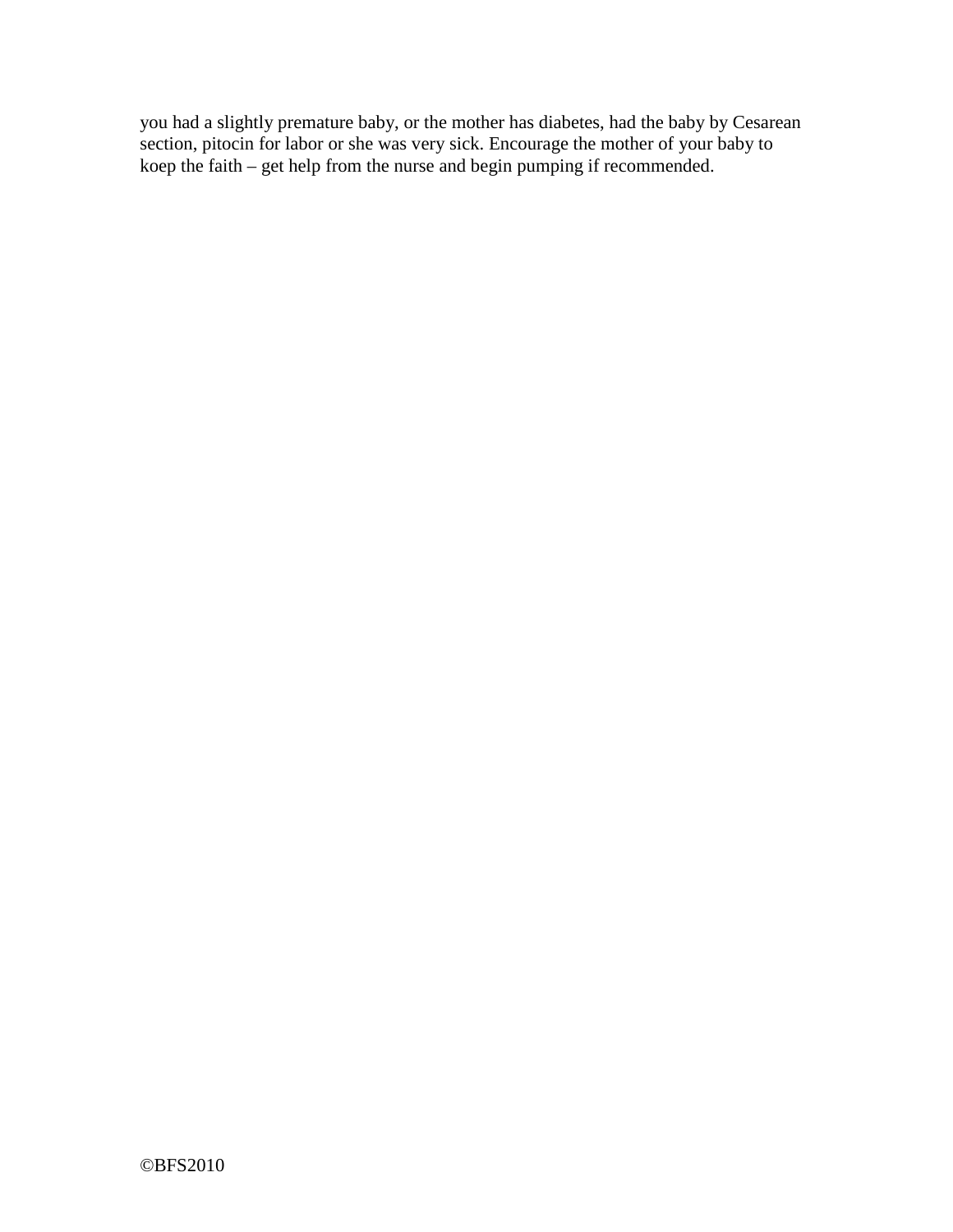# **Module 1D**– **Fathers Want Healthy Smart Babies!**

**What I learn**: Information that will help me support the mother of my baby to breastfeed.

#### **Common Breastfeeding Myths: True or False?**

#### **Anyone who smokes cigarettes should not breastfeed.**

False: The medical recommendation (from doctors and scientific evidence) is that women should be encouraged to breastfeed, including those who smoke cigarettes. You or your partner may disagree, but please understand that the benefits of breastfeeding are so good that they outweigh the risk of the tiny amounts of nicotine or cotine in breastmilk of smokers. Babies of mothers who smoke are more likely to get respiratory (breathing) infections, and also have a higher risk of SIDS. Babies of mothers who breastfeed are protected against respiratory infections, and also have a lower risk of SIDS. So mothers who have not yet been able to quit smoking SHOULD DEFINITELY BREASTFEED because it helps the baby. It is always a good idea for your own health to quit smokingsee your doctor for help and ask your partner and family for positive support.

### **Mothers have to eat healthy when they are breastfeeding or the milk will not be good for the baby.**

False: It is always good to eat healthy, but a mother's breast milk will be good no matter what she eats (chips, orange pop, junk food, fast food). She will feel better and have more energy if she eats well (protein, low-fat, lots of fruits and vegetables).

### **A mother should get something to drink every time she breastfeeds.**

True: Really, a mother should drink whenever she is thirsty. Water is the best thing to drink.

### **A mother should wash her breasts and nipples with soap and water, or wipe off with rubbing alcohol, after each breastfeeding so they are clean.**

False: The baby's mouth on the nipple and areola does not make the nipple or breast dirty. The mother doesn't need soap on her breasts because it will dry out the skin. Rubbing alcohol should not get anywhere near her breasts! The mother should express a little breast milk after each feeding onto the nipple area and let it air dry- breast milk has immune and healing ingredients that will help heal and cleanse her skin. A regular shower once a day with just water on the breast is fine.

### **It is OK to have up to 2-3 cups of coffee or caffeinated drinks each day and breastfeed.**

True. Check it out, google "coffee and breastfeeding"! "Drinking a moderate amount (up to 2 to 3 cups a day) of coffee or other caffeinated beverages does not affect a breastfeeding baby." If a mother drinks a cup of coffee and breastfeeds shortly after you might notice the baby is not ready to go to sleep- so encourage her to have her caffeine earlier in the day.